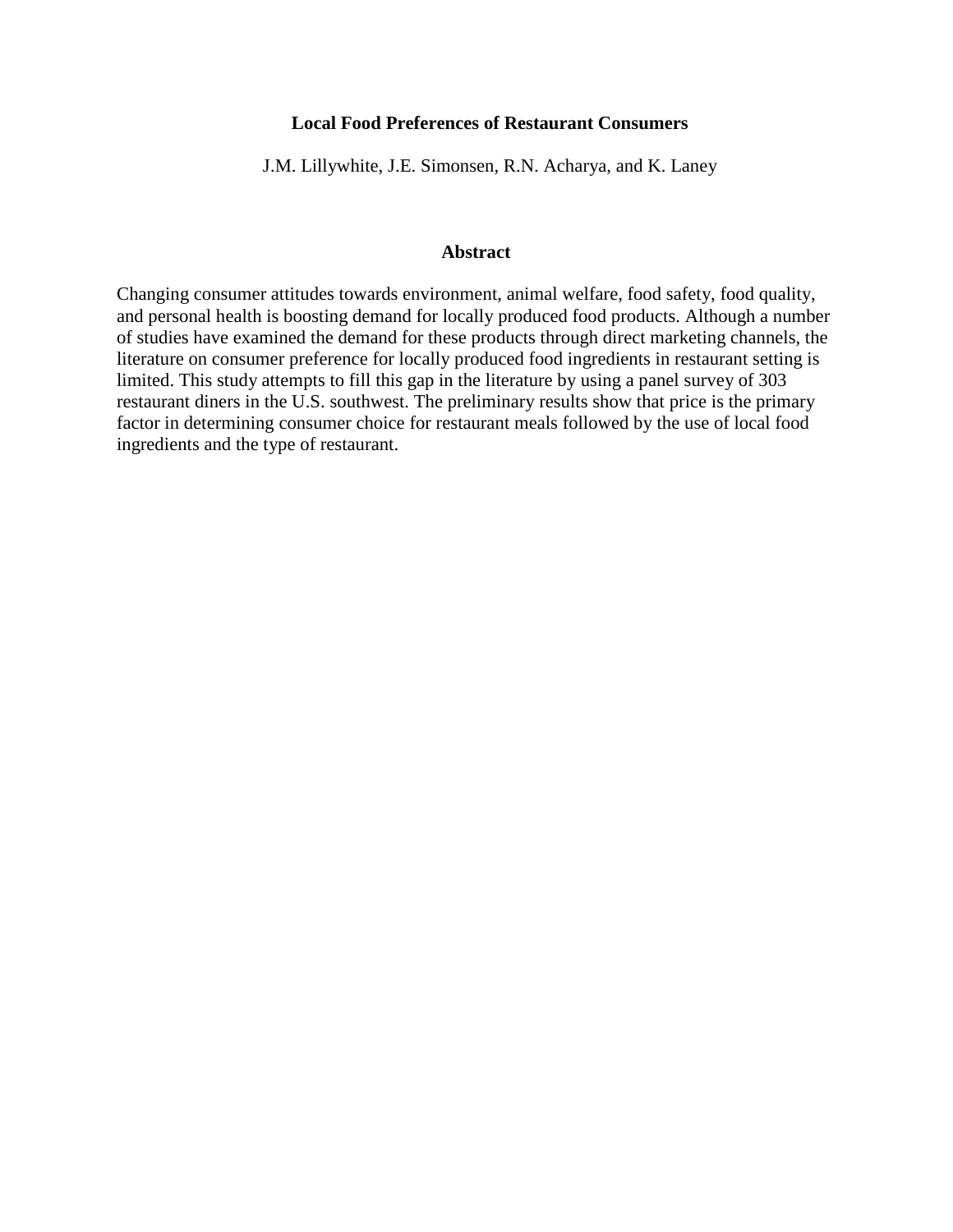## **Introduction**

Consumer demand for locally grown food products has increased substantially in recent years. Factors such as changing consumer attitude towards environment (Lusk, Nilsson, and Foster, 2007; Anderson, Goeree, and Holt, 1998), animal welfare (Morris, 2009; Barnes, Vergunst, and Topp, 2009), food quality (Lempert, 2008; Baker, 2008), food safety (Banterle and Stranieri, 2008; Fritz and Schiefer, 2009), and personal health (Acharya et al, 2006) are boosting the demand for locally produced food products. For instance, increasing realization that the rising food mileage can induce global warming has energized the 'Locavores' (those who try to eat food grown or produced within 100-mile radius of their residence) to initiate the local food movement (Thilmany, Bond, and Bond, 2008). Likewise, the rising concern about the intentional food contamination possibilities and the recent food safety scares have increased the consumer interest in understanding the process involved in producing, processing, and transporting the food they consume.

As a results, increasing number of consumers are now buying food products directly from local growers and food processors. For instance, recent Agricultural Census data shows that the amount of food sold directly to consumers has increased from \$812 million in 2002 to \$1.2 billion in 2007. During the same period, the number of farms selling their products directly to consumers increased by 17 percent reaching over 116,000. According to 2008 National Farmers Market Directory (U.S. Department of Agriculture, 2008) there are over 4,685 farmers markets in the U.S. Moreover, 44 state agricultural agencies have been promoting food products grown or processed in the state (Darby et al, 2008).

 Although a number of studies have examined the consumer demand for locally produced food products through direct marketing channels such as farmers markets, community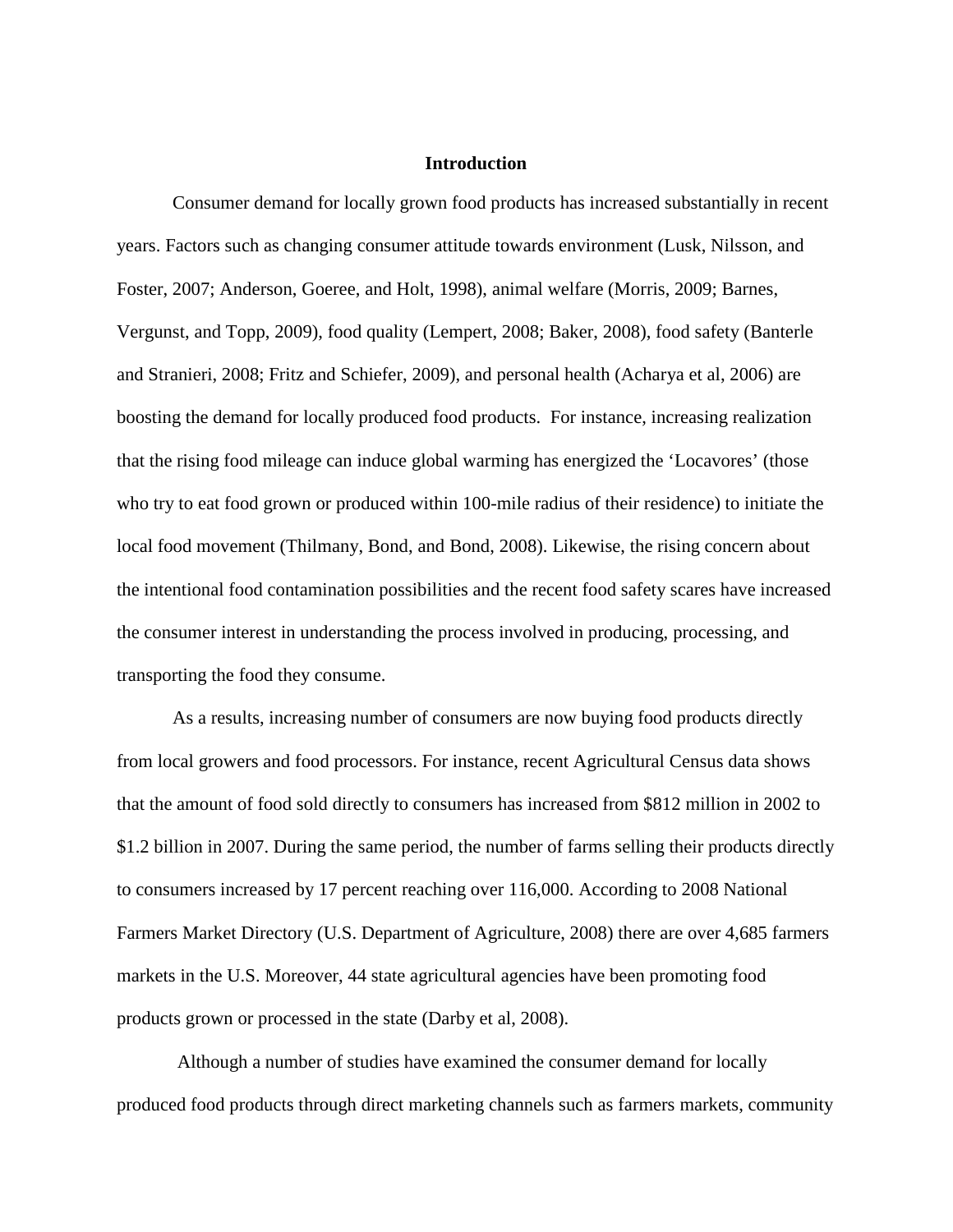supported agricultural groups, and personal marketing, there is limited research examining the consumer demand for restaurant menu items prepared with locally grown ingredients. This study attempts to fill this gap in the literature by evaluating consumer preference for restaurant menu items that are prepared with locally grown ingredients. In addition to local ingredients, consumer preference for restaurant menu items might be affected by many other factors including consumer income and changing demographics (Lin et al., 2003). As demographics change and incomes increase, consumers may demand different attribute bundles from their foods.

In particular, we examine whether consumer prefer restaurant menu items that are prepared with locally grown ingredients over those which are prepared with non-local ingredients. In addition, other important demand factors such as meal price and type of restaurant are also examined. Consumer demographics were also used to help segment markets and provide insights into possible market opportunities. Preliminary results show that price is the most important factor determining consumer menu choices followed by use of locally grown food ingredients and the type of restaurant.

### **Relevant Literature**

Food production locality has been measured by "food miles." The importance of food miles, "the distance food travels from where it is grown to where it is ultimately purchased or consumed by the end user" (Pirog and Genjamin, 2003), is increasingly being examined in the literature (although much of the discussion has occurred outside of the agribusiness literature). Most of the earlier studies related to food mile have focused on the relationship between food miles and the environment (Sirieix et al., 2007; Holt and Watson 2008; Weber and Matthews, 2008). Recently, a number of studies have evaluated the impact of rising consumer concern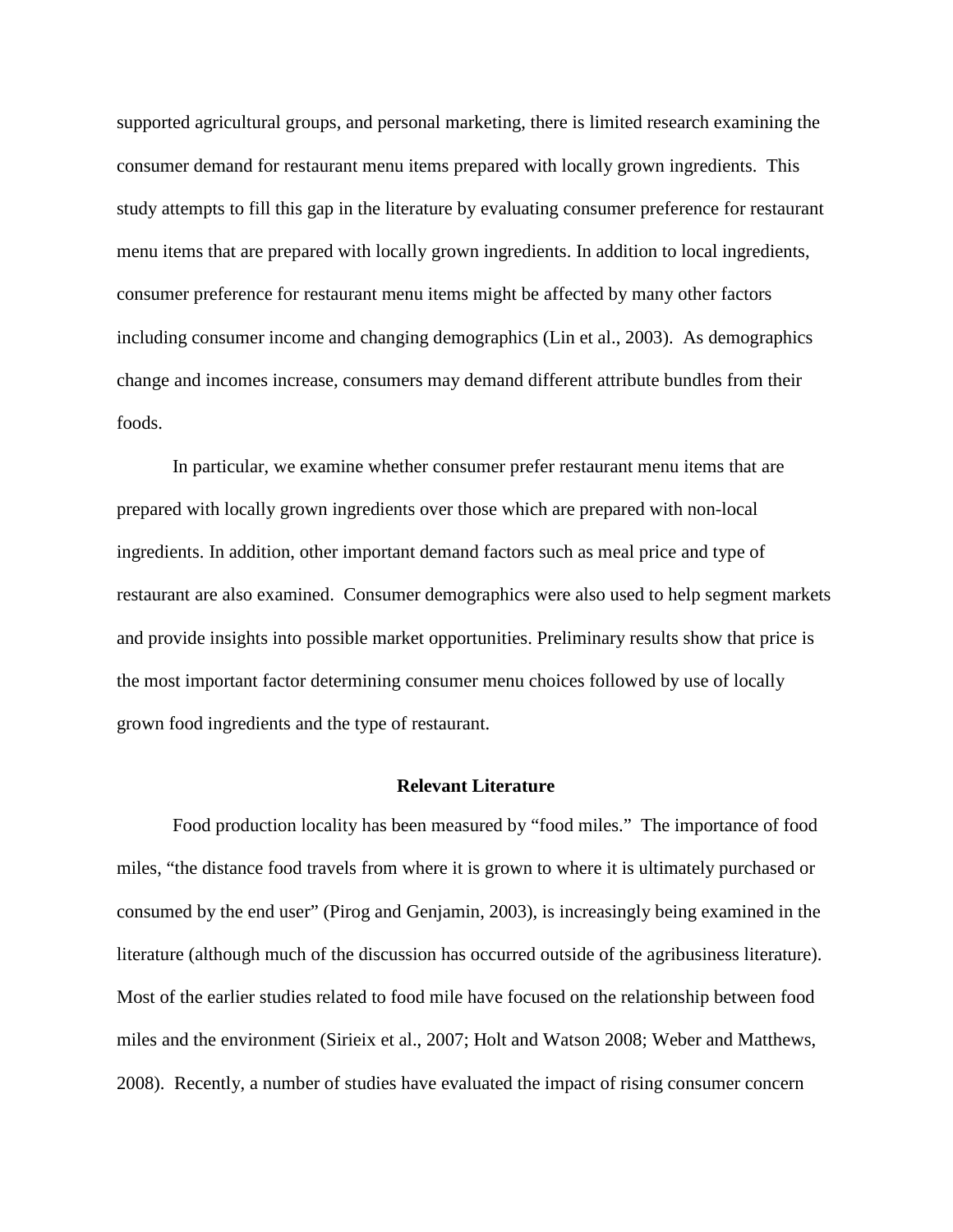about environmental impact of rising food mileage on demand for locally produced food products (Sirieix, Grolleau, and Schaer, 2008; Frank, 2004). However, there has been limited study examining the consumer preference for locally produced food in restaurant setting (Starr et al., 2003; Thilmany, 2004).

With food and fuel costs increasing significantly, restaurants and other food service supply chain participants are looking for opportunities to increase their profitability. While locally grown foods have been used for centuries, they have not always been marketed as such. If there is a strong demand for restaurant menu items prepared from locally produced ingredients and the local producers of these ingredients can provide a consistent supply of fresh products at reasonable prices (Thilmany, 2004), a coordinated effort to promote locally grown products can boost profitability of all supply chain partners involved in producing these meals.

While earlier studies have examined food buyers' preferences for local foods to be utilized in restaurants and/or institutions (e.g., Starr et al., 2003; Thilmany, 2004), there is limited research that examines consumers' preferences for restaurant menu items prepared from locally produced meats, fruits, and vegetables. That is, do final consumers of local foods prefer their restaurants to utilize local ingredients? What implications do these consumer preferences have for supply chain providers, e.g., producers, manufacturers, and food service distributors? Consumer perceptions regarding the use of local production as an ingredient in the foodservice industry may provide insight into a valuable marketing opportunity for both restaurant owners and local food producers. Therefore, the objective of this research is to examine restaurant diners' preferences for menu items that are prepared by using ingredients grown or raised locally.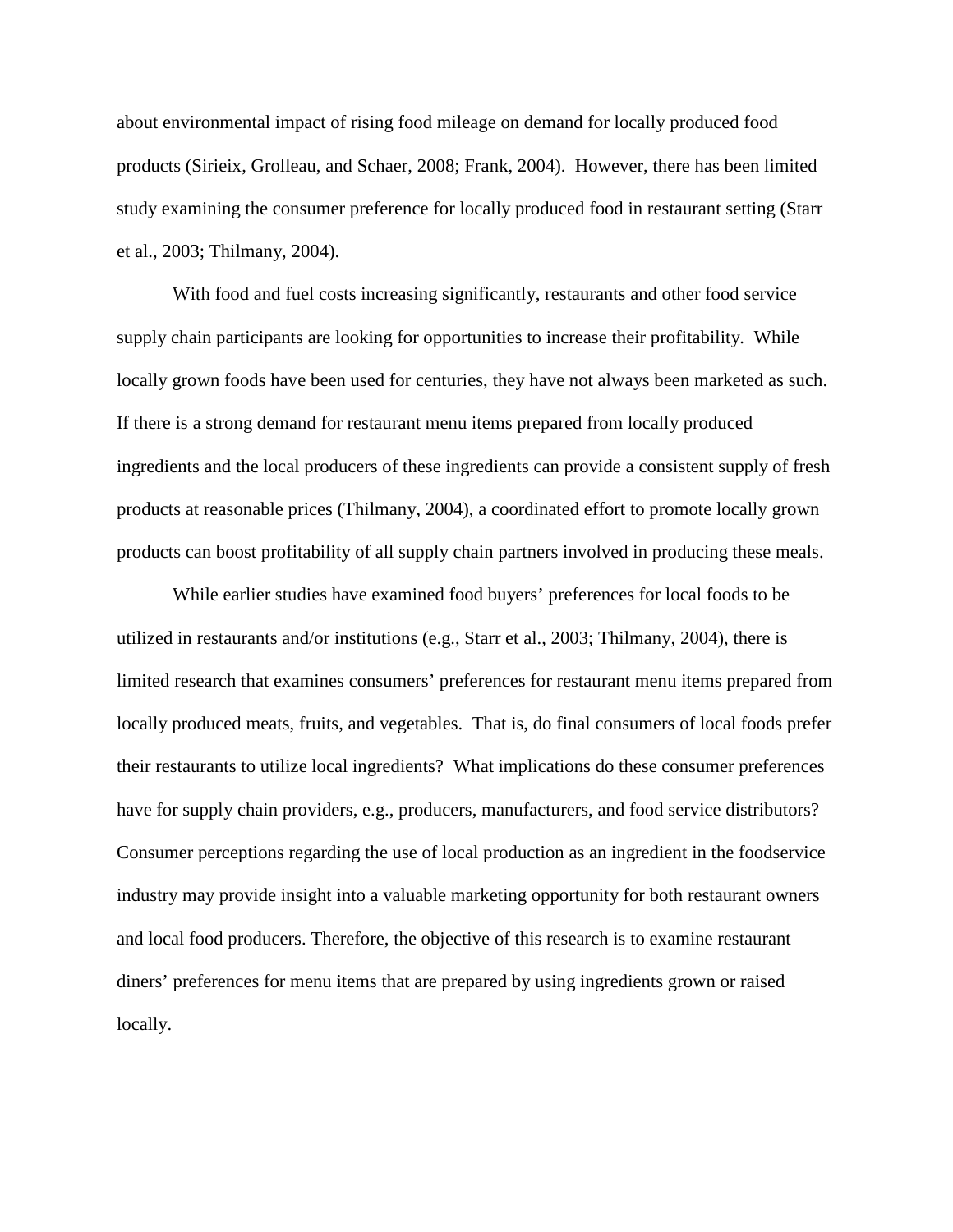#### **Procedures**

A panel survey of 322 consumers was conducted on July 5th-6th, 2008. Survey respondents were screened to ensure that they consume ethnic foods and were from the American Southwest. The sample population closely matched that of the Southwest in both population by state and income (U.S. Census, 2008). The sample population's age was similar to that of the U.S. population, although the "Under 20" age category was largely underrepresented due to the survey distribution method. Gender distribution in the sample population was similar to the U.S. population, with females being slightly overrepresented. Eighty-five percent of respondents were a primary food purchaser for their household.

Consumers were presented with hypothetical restaurant choices and asked to rate their likeliness to select the restaurant when eating away from home. Only three attributes differed among the restaurants: 1) price, 2) restaurant type and 3) the use of locally grown ingredients. The conjoint model was used to estimate part-worth utilities for price, restaurant type, and the use of locally grown ingredients utilizing SAS's "Transreg" procedure (SAS, 2004).

#### **Results**

Out of 322 surveys received, only 303 were complete and are used in this study. Individual part-worth utilities were estimated for three restaurant meal attributes considered in this study – price, locally grown ingredient (local ingredient used or not used), and restaurant type (chain versus local) Initial results suggest that while it was not the primary decision factor, consumers did consider a restaurant's practice of "buying locally" in their choice of eating out. Table 1 shows survey respondent's average part-worth utilities for meal price, restaurant type, and the use of local ingredients. These results show that price is the primary factor determining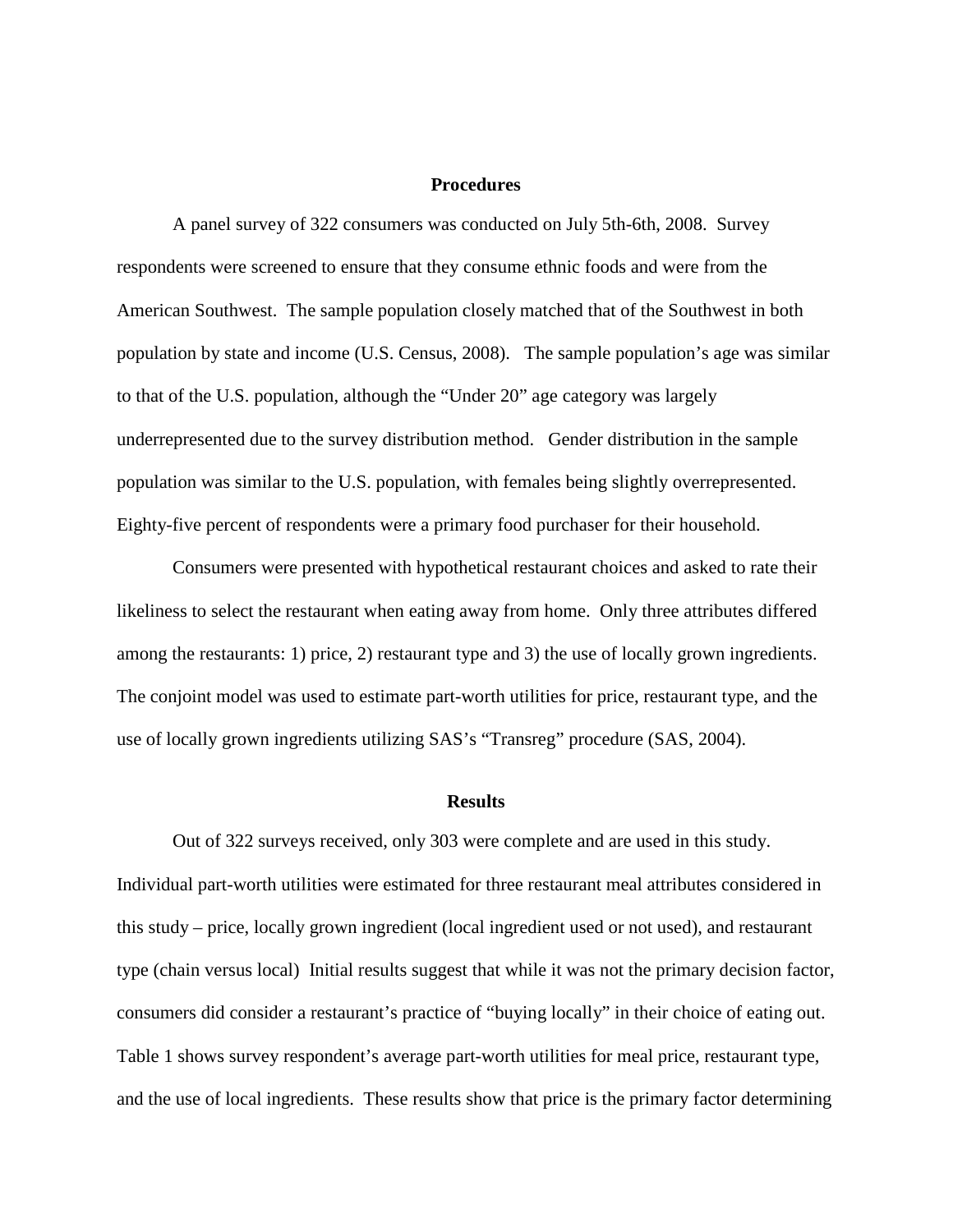consumer choice for restaurant menu items followed by use of locally grown ingredients and the type of restaurant chain.

| <b>Variable</b>    | <b>Average Importance</b> |
|--------------------|---------------------------|
| Average meal price | 58.5                      |
| Restaurant type    | 17.5                      |
| Local ingredients  | 23.9                      |

**Table 1. Average Part-Worth Utility for Specific Restaurant Variables** 

Following Kuhfeld (2005), additional analysis related to the conjoint analysis will be conducted and presented. This analysis will include market segmentation, including identification of consumers who place greater importance on food production locality and development of consumer willingness-to-pay measures for restaurants utilizing local foods.

## **Conclusions**

Increasingly consumers are concerned with understanding the food marketing system and knowing where their food has originated. As disposable incomes increase, consumers have indicated a willingness to pay for additional food attributes. This study identifies the importance of locally obtained foods to a set of restaurant consumers located in the American Southwest. By better understanding restaurant consumer preferences for locally produced foods, supply chain participants in the food service industry will be able to better serve their market constituents.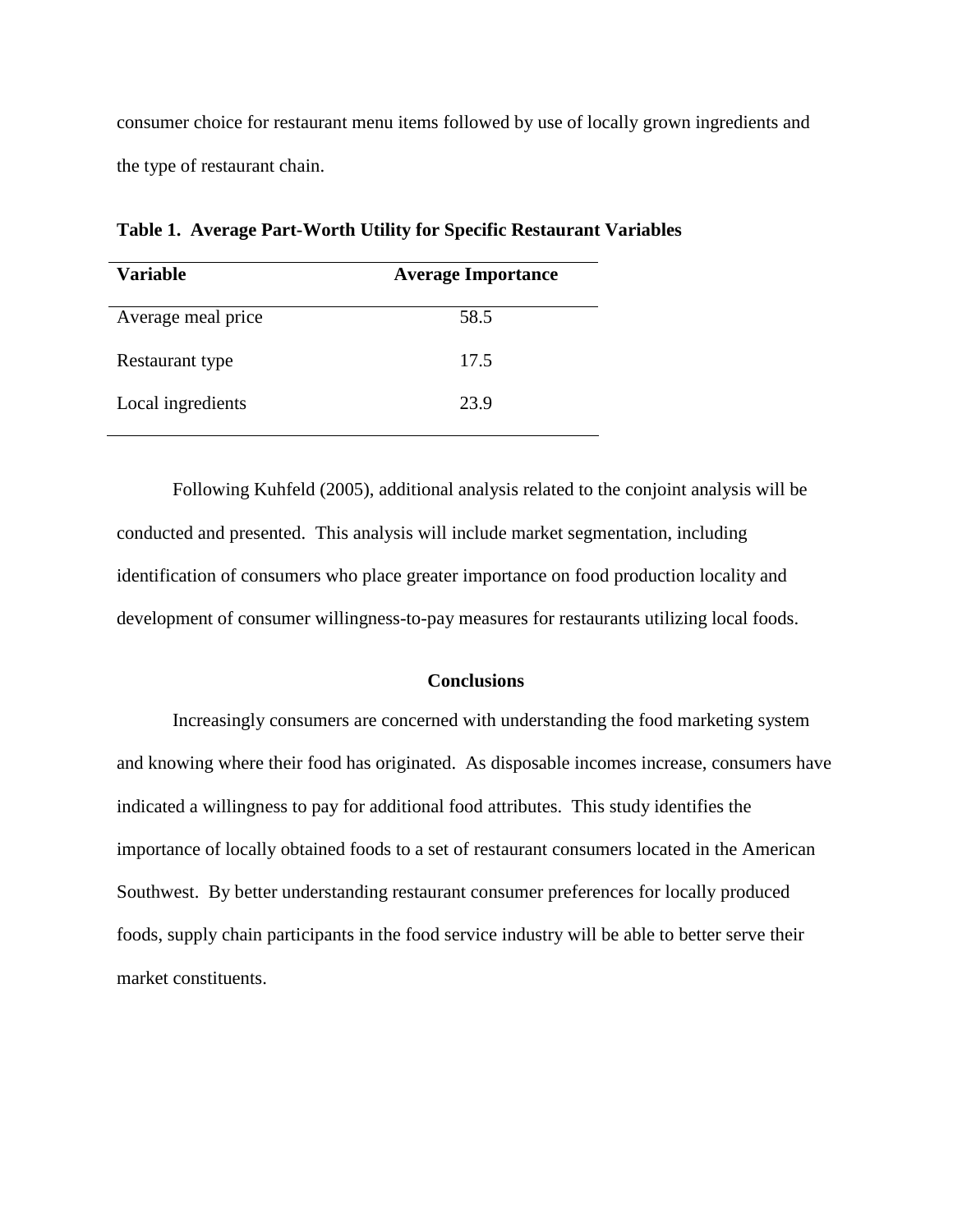## **References**

- Anderson, S. P., J. K. Goeree, and C. A. Holt. 1998. "A Theoretical Analysis of Altruism and Decision Error in Public Good Games." *Journal of Public Economics* 70: 297–323.
- Banterle, A. and S. Stranieri. 2008. "Information, labelling, and vertical coordination: an analysis of the Italian meat supply networks." *Agribusiness* 24(3): 320.
- Barnes, A.P., P. Vergunst, and K. Topp. 2009. "Assessing the consumer perception of the term "organic": a citizens' jury approach." *British Food Journal* 111(2): 155-164.
- Brown, C. 2003. "Consumers' Preferences for Locally Produced Food: A Study in Southeast Missouri." *American Journal of Alternative Agriculture* 18:213–24.
- Darby, K., M.T. Batte, S. Ernst, and B. Roe. 2008. "Decomposing Local: A Conjoint Analysis of Locally Produced Foods." *American Journal of Agricultural Economics* 90(2):476- 86.
- Frank, J. 2004. "Process Values, Perverse Information Impacts and Implications for Animal Products." Working Paper, The Foundation for Interdisciplinary Research and Education Promoting Animal Welfare, Inc. Accessed from http://www.firepaw.org/pva.htm on 30 October 2008.
- Holt, D. and A. Watson. "Exploring the Dilemma of Local Sourcing versus International Development – The Case of the Flower Industry." *Business Strategy and the Environment* 17(2008):318-329.
- Kuhfeld, W. 2005. "Marketing research methods in SAS: Experimental design, choice, conjoint, and graphical techniques." Accessed from http://support.sas.com/techsup /technote/ts722.pdf on 15 July, 2008.
- Lin, B., J. Variyam, J. Allshouse, and J. Cromartie. 2003. "Food and Agricultural Commodity Consumption in the United States." U.S.D.A. Economic Research Service Agricultural Economic Report No. 820.
- Morris, M. 2009. "The Ethics and Politics of Animal Welfare in New Zealand: Broiler Chicken Production as a Case Study." *Journal of Agricultural and Environmental Ethics* 22(1): 15-30.
- Pirog, R., and Benjamin, A. 2003. "Checking the food odometer: Comparing food miles for local versus conventional produce sales to Iowa institutions." Leopold Center for Sustainable Agriculture: Iowa State University. Accessed from http://www.leopold.iastate.edu /pubs/staff/files/food\_travel072103.pdf on 30 October, 2008.